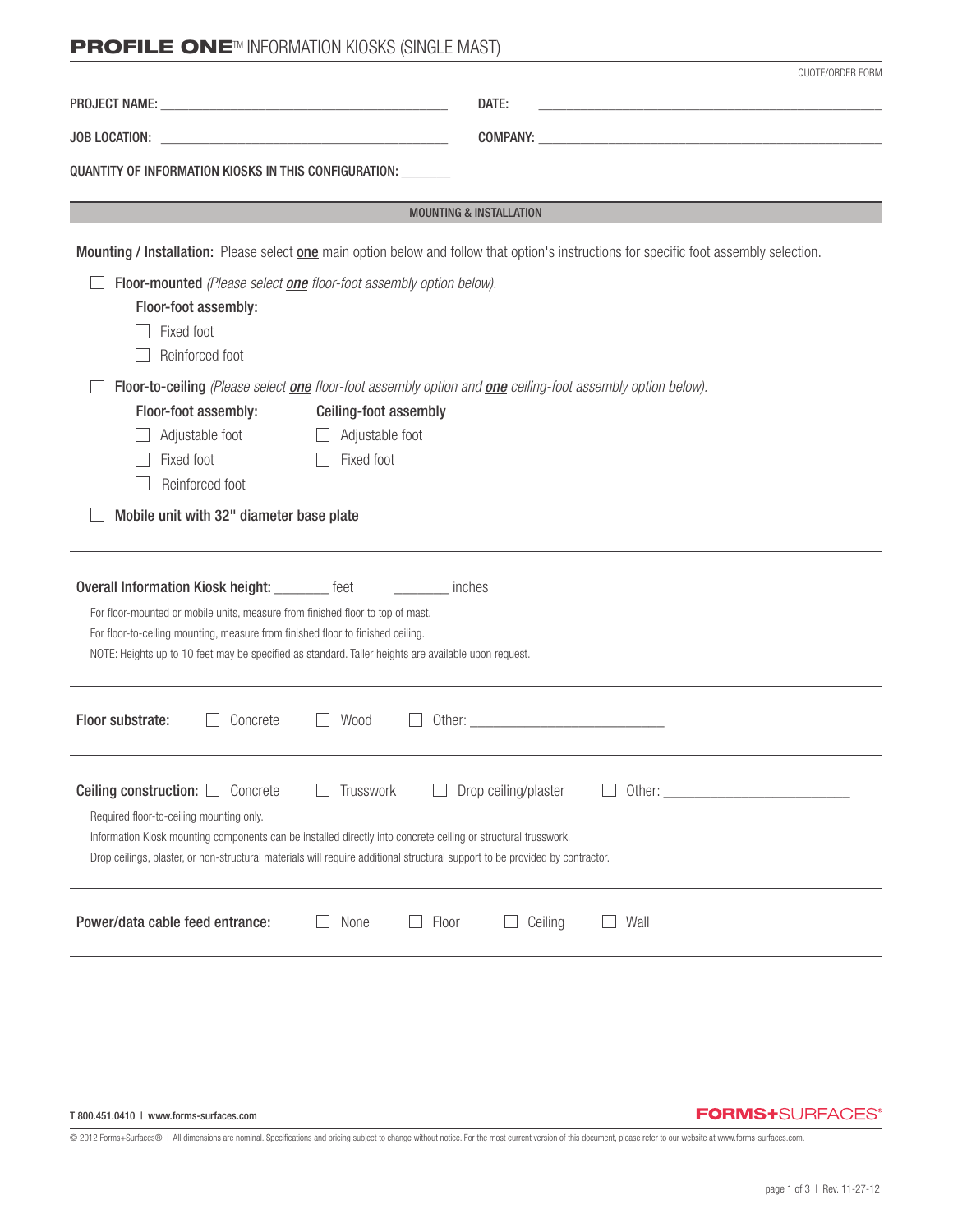QUOTE/ORDER FORM

#### MOUNTABLE COMPONENTS

# Sign panels

*Please select quantity of each size and also select bracket and panel mounting orientation for each.*

| Quantity:                                                                                                                                                                                                                                                                                      |                                                                                                  |                  | <b>Bracket orientation:</b>                               |                                                                                                       | Panel mounting orientation:   |  |
|------------------------------------------------------------------------------------------------------------------------------------------------------------------------------------------------------------------------------------------------------------------------------------------------|--------------------------------------------------------------------------------------------------|------------------|-----------------------------------------------------------|-------------------------------------------------------------------------------------------------------|-------------------------------|--|
|                                                                                                                                                                                                                                                                                                | $8.5" \times 5.5"$                                                                               | $90^\circ$       | $\Box$ 180 $^{\circ}$                                     | Portrait                                                                                              | $\Box$ Landscape              |  |
|                                                                                                                                                                                                                                                                                                | $8.5" \times 11"$                                                                                | $90^\circ$       | $\Box$ 180 $^{\circ}$                                     | Portrait                                                                                              | Landscape                     |  |
|                                                                                                                                                                                                                                                                                                | $8.5" \times 14"$                                                                                | $90^{\circ}$     | $\Box$ 180 $^{\circ}$                                     | Portrait                                                                                              |                               |  |
| $11" \times 17"$                                                                                                                                                                                                                                                                               |                                                                                                  | $90^{\circ}$     | $\Box$ 180 $^{\circ}$                                     | Portrait                                                                                              |                               |  |
|                                                                                                                                                                                                                                                                                                | Other: $\_\_$                                                                                    | $90^{\circ}$     | $\Box$ 180 $^{\circ}$                                     | Portrait                                                                                              | Landscape                     |  |
| <b>LCD</b> monitors:                                                                                                                                                                                                                                                                           | Quantity: ________                                                                               |                  |                                                           |                                                                                                       |                               |  |
|                                                                                                                                                                                                                                                                                                | Quantity: ________                                                                               |                  |                                                           | Size*:                                                                                                |                               |  |
| One (1) monitor mounting assembly with VESA® compatible bracket and an adjuster plate will be provided for each monitor. Monitor is not included. Monitor specifications are<br>required.<br>*NOTE: If monitor width is wider than 24", please use the Profile One Dual Mast Quote/Order Form. |                                                                                                  |                  |                                                           |                                                                                                       |                               |  |
| Semi-circular table tops:<br>Quantity:                                                                                                                                                                                                                                                         | Please select quantity, material/finish, and mounting height.                                    | Material/Finish: |                                                           |                                                                                                       | Mounting height (from floor): |  |
| None                                                                                                                                                                                                                                                                                           |                                                                                                  |                  | .75" thick clear tempered glass                           |                                                                                                       | $\Box$ 43" - standing height  |  |
| One (half-circle)                                                                                                                                                                                                                                                                              |                                                                                                  |                  | $\Box$ 1" thick maple wood with clear polyurethane finish |                                                                                                       | $\Box$ 39" - bar height       |  |
| Two (full-circle)                                                                                                                                                                                                                                                                              |                                                                                                  |                  | $\Box$ 1" thick maple wood without finish                 |                                                                                                       | 29" - chair height (ADA)      |  |
| Computer enclosures:                                                                                                                                                                                                                                                                           |                                                                                                  |                  |                                                           |                                                                                                       |                               |  |
| <b>Quantity:</b>                                                                                                                                                                                                                                                                               |                                                                                                  |                  |                                                           |                                                                                                       |                               |  |
| None                                                                                                                                                                                                                                                                                           |                                                                                                  |                  |                                                           |                                                                                                       |                               |  |
| One                                                                                                                                                                                                                                                                                            |                                                                                                  |                  |                                                           |                                                                                                       |                               |  |
| Two                                                                                                                                                                                                                                                                                            |                                                                                                  |                  |                                                           |                                                                                                       |                               |  |
| CPU size:                                                                                                                                                                                                                                                                                      | Height: ________                                                                                 |                  | Width: $\_\_$                                             | Depth: _________                                                                                      |                               |  |
|                                                                                                                                                                                                                                                                                                | Standard size is 20.25" x 16.25" x 7.5" and fits a maximum CPU size of 18.75" x 15.875" x 5.75". |                  |                                                           | Customer to verify dimensions of selected CPU to determine if the standard CPU enclosure is adequate. |                               |  |

# **FORMS+**SURFACES®

© 2012 Forms+Surfaces® | All dimensions are nominal. Specifications and pricing subject to change without notice. For the most current version of this document, please refer to our website at www.forms-surfaces.com.